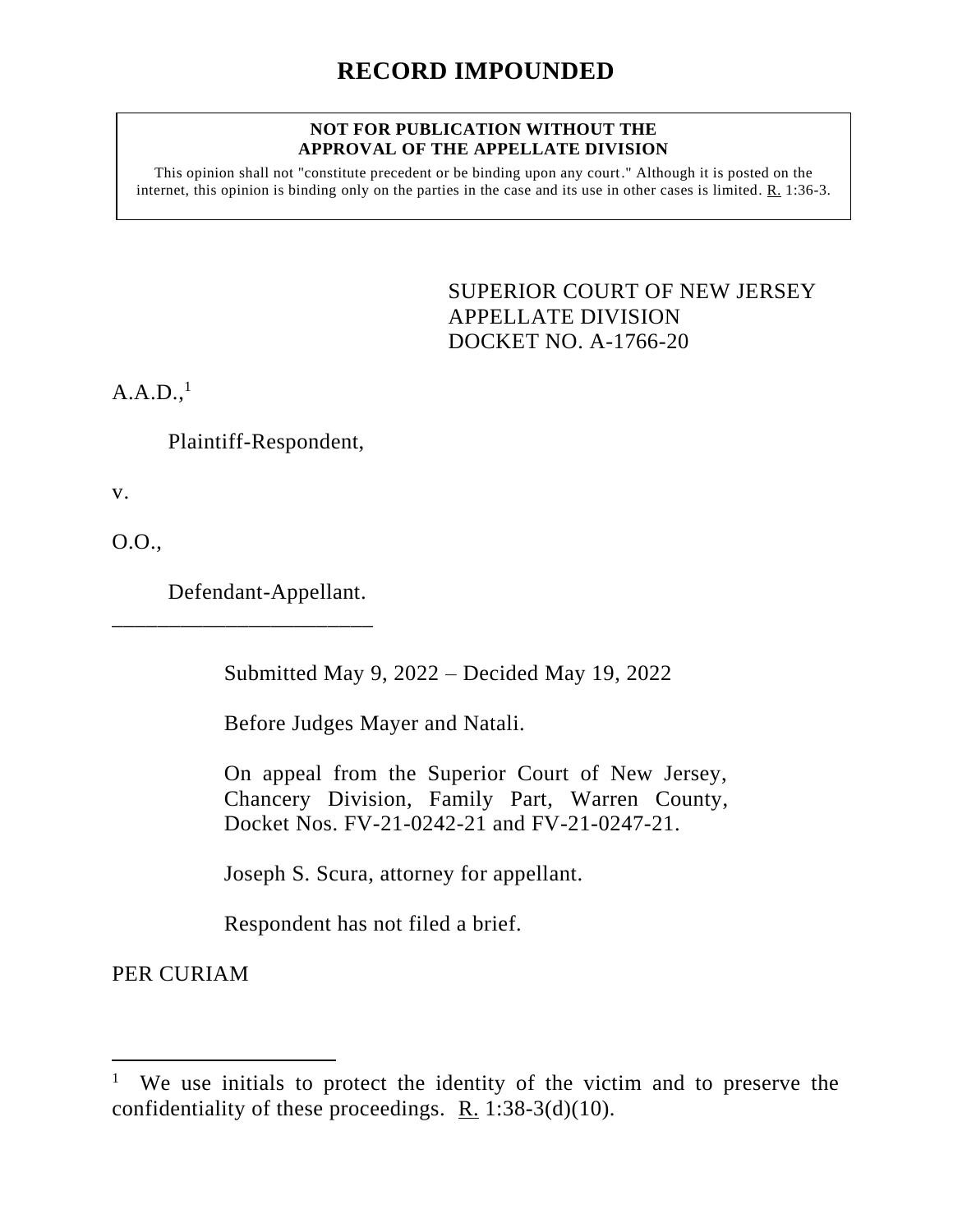Defendant O.O. appeals a final restraining order (FRO) issued against him in an action brought by plaintiff A.A.D. under the Prevention of Domestic Violence Act (PDVA), N.J.S.A. 2C:25-17 to -35. Before us, defendant argues that there was insufficient evidence to support the court's issuance of the FRO. He also claims that a provision in the FRO excluding him from the residence he previously shared with plaintiff improperly extinguished his leasehold interest in the property. We reject defendant's arguments and affirm.

I.

In 2018, defendant met plaintiff and began subletting her a room in a farmhouse where he was living. Later that year, they entered an "on and off" dating relationship. In August 2020, plaintiff and defendant each filed a domestic violence complaint against each other. The following month, they withdrew those complaints and entered an "agreement to enter civil restraints." Among other provisions, that agreement provided that if plaintiff "files for a [temporary restraining order (TRO)] against [defendant]" or "files criminal charges against [defendant]," she would "permanently remove herself" from the farmhouse.

On October 26, 2020, plaintiff filed a second domestic violence complaint and obtained a TRO after alleging defendant committed predicate acts of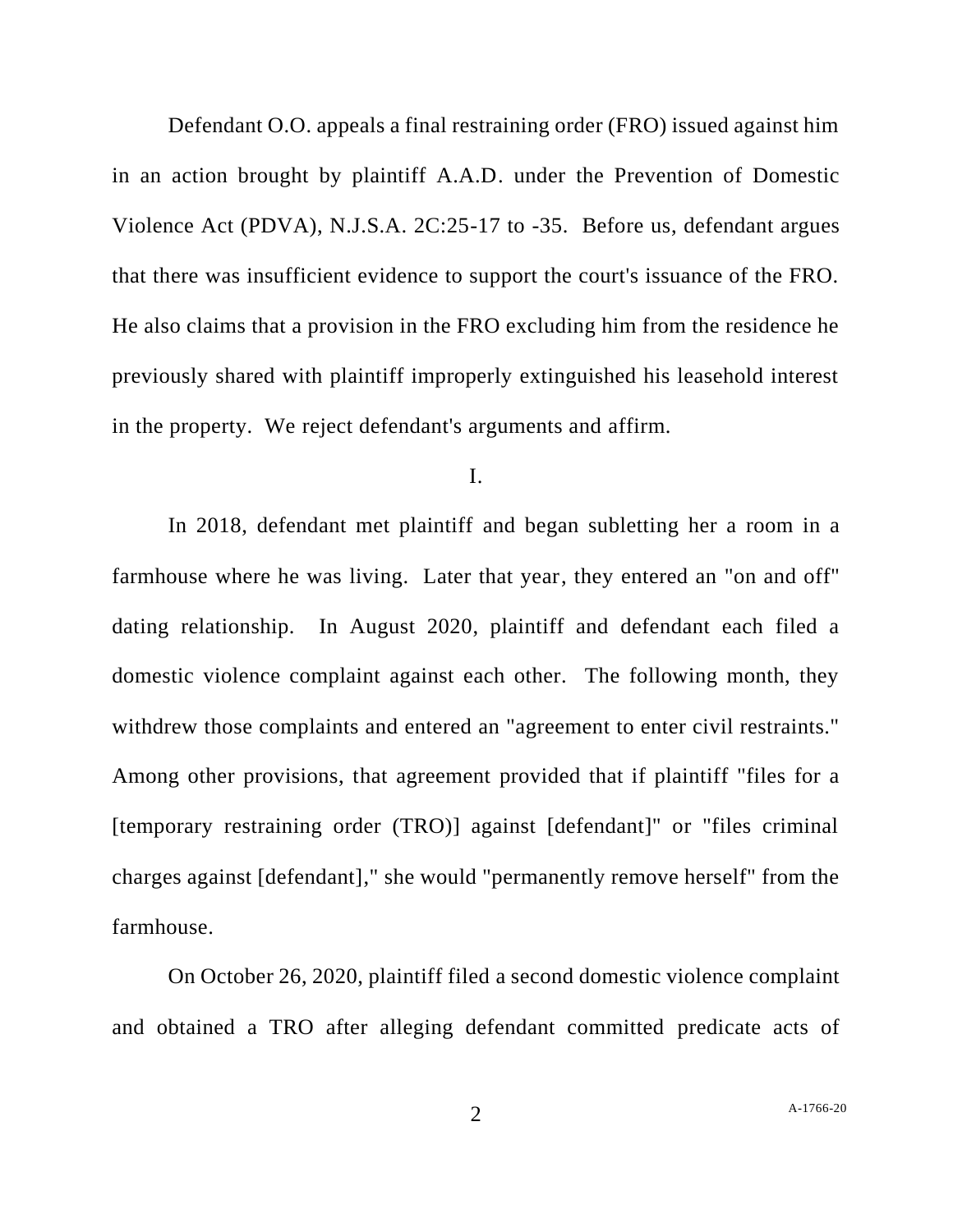criminal coercion, false imprisonment, contempt of a domestic violence order, assault, and harassment. Plaintiff's complaint primarily focused on events occurring on September 27 and 28, 2020, when the parties stayed at a friend's house in Virginia and traveled home, making several stops along the way. Defendant also obtained a TRO after he filed a complaint against plaintiff in which he alleged plaintiff committed predicate acts of assault, criminal mischief, and harassment based on five separate acts on five different dates.

The parties proceeded to trial before Judge Robert B. Reed on their crosscomplaints. Plaintiff testified that on the Virginia trip, defendant demanded she prepare a written document repudiating any prior statements she had made about defendant being abusive. She stated that defendant threatened to obtain a TRO against her and have her removed from their residence if she did not comply, and that defendant's efforts intensified throughout the trip.

Plaintiff also testified that early in the morning of September 27, 2020, defendant threatened to leave her in Virginia if she did not write the statement, and proceeded to throw her into the headboard of their bed, causing her to injure her head. She also maintained that defendant then attempted to drive away without her, but she was ultimately able to enter defendant's vehicle. A physical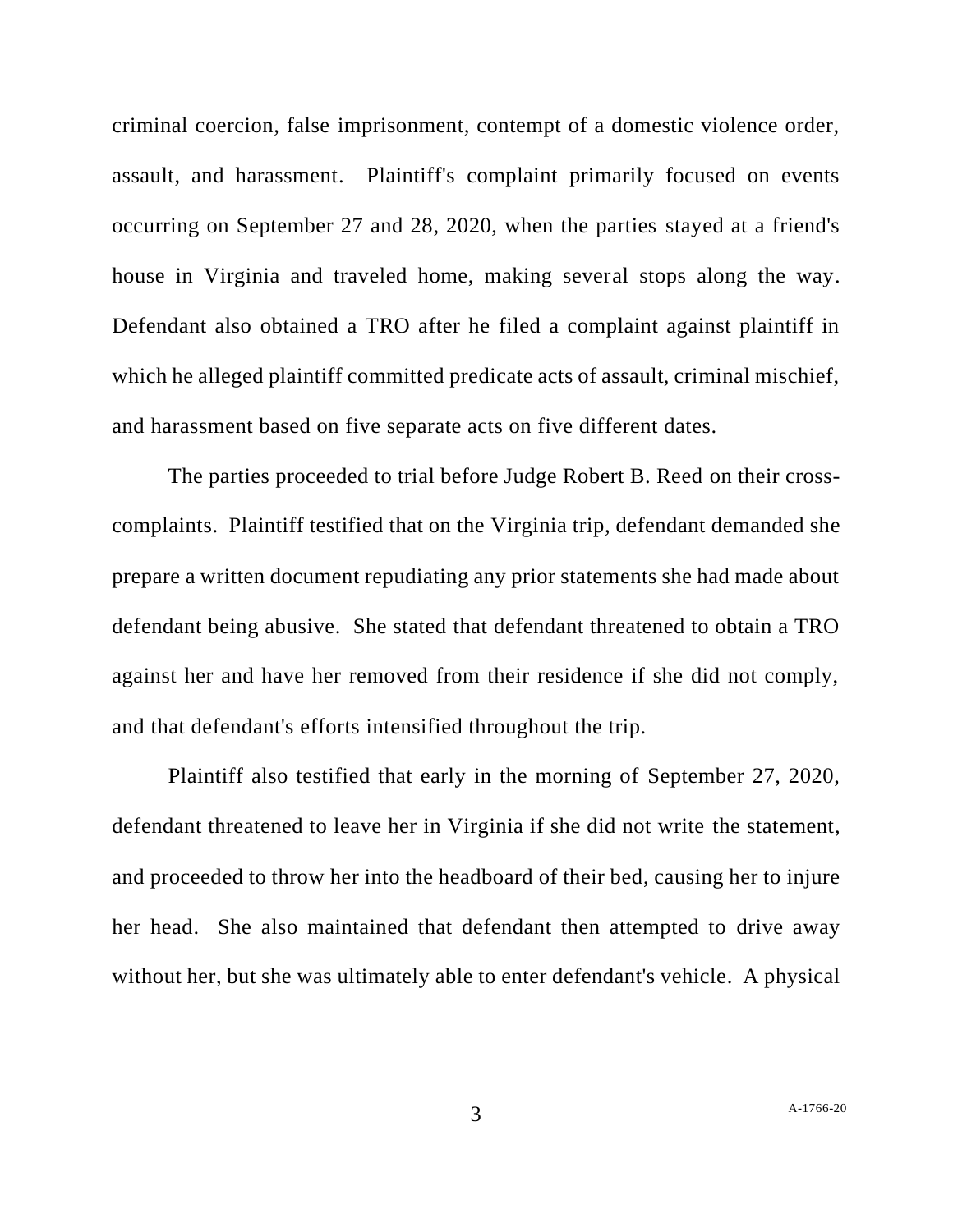struggle commenced where defendant grabbed her by her face and arm and restrained her.

Plaintiff stated she and defendant proceeded to drive to Richmond, Virginia, where another argument ensued. She testified defendant threw her phone out of his vehicle and locked the doors when she went to retrieve the phone. She further stated that she reached into defendant's open window, at which point he rolled it up, pinning her arm and causing a bruise. Plaintiff also testified that while at a rest stop in Maryland, defendant again threatened that he would not drive her home if she did not write the statement exculpating him.

Plaintiff submitted into evidence several photographs taken after the trip depicting bruising on her face, arms, and legs, and a scratch on her face. She described that most of the bruising was caused when defendant restrained her.

Defendant also testified and disputed plaintiff's testimony. He specifically denied throwing plaintiff into the headboard, restraining her in his vehicle, and pinning her arm in his vehicle's window. Defendant acknowledged that he might have accidentally poked plaintiff's eye, but denied causing plaintiff any other injuries, and suggested that she might have inadvertently bruised herself while horseback riding or caring for the farm animals.

4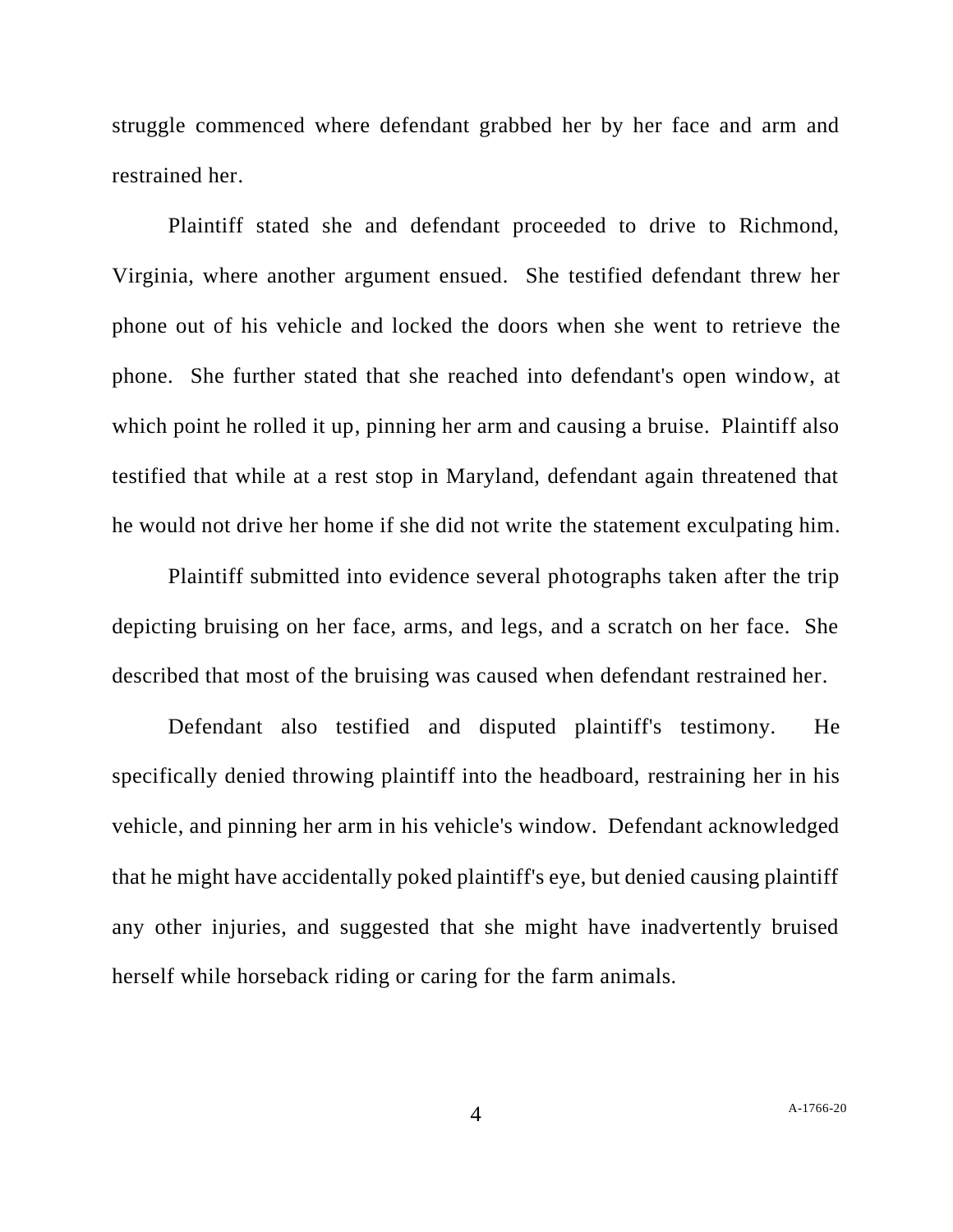Defendant also presented several text messages and an audio recording in which plaintiff admitted defendant had not committed acts of domestic violence against her. When asked about those statements, plaintiff explained that "at that point in [their] relationship . . . [her] options were to either go along with what he was saying and not really resist too much or risk losing [her] home."

After the conclusion of defendant's testimony, Judge Reed granted plaintiff a FRO and dismissed defendant's complaint, a ruling defendant has not challenged on appeal. In his oral decision, the judge expressed his reservations regarding the credibility of both plaintiff and defendant. In this regard, Judge Reed stated defendant's "orchestration of events, . . . scripted complaints[,] and manipulation of conversations which he knows he is recording all tend to put his credibility in question."

As to plaintiff, the judge observed her "admission of invention and falsification of allegations" and inconsistent testimony undermined her credibility. Judge Reed explained that he was "tempt[ed] . . . to conclude that both parties ha[d] testified to a material degree of falsity, and the principle of false in one, false in all should be applied," but "cho[se] not to do that" based on his "weighing the circumstances of the entire relationship" and "applying some degree of common sense."

5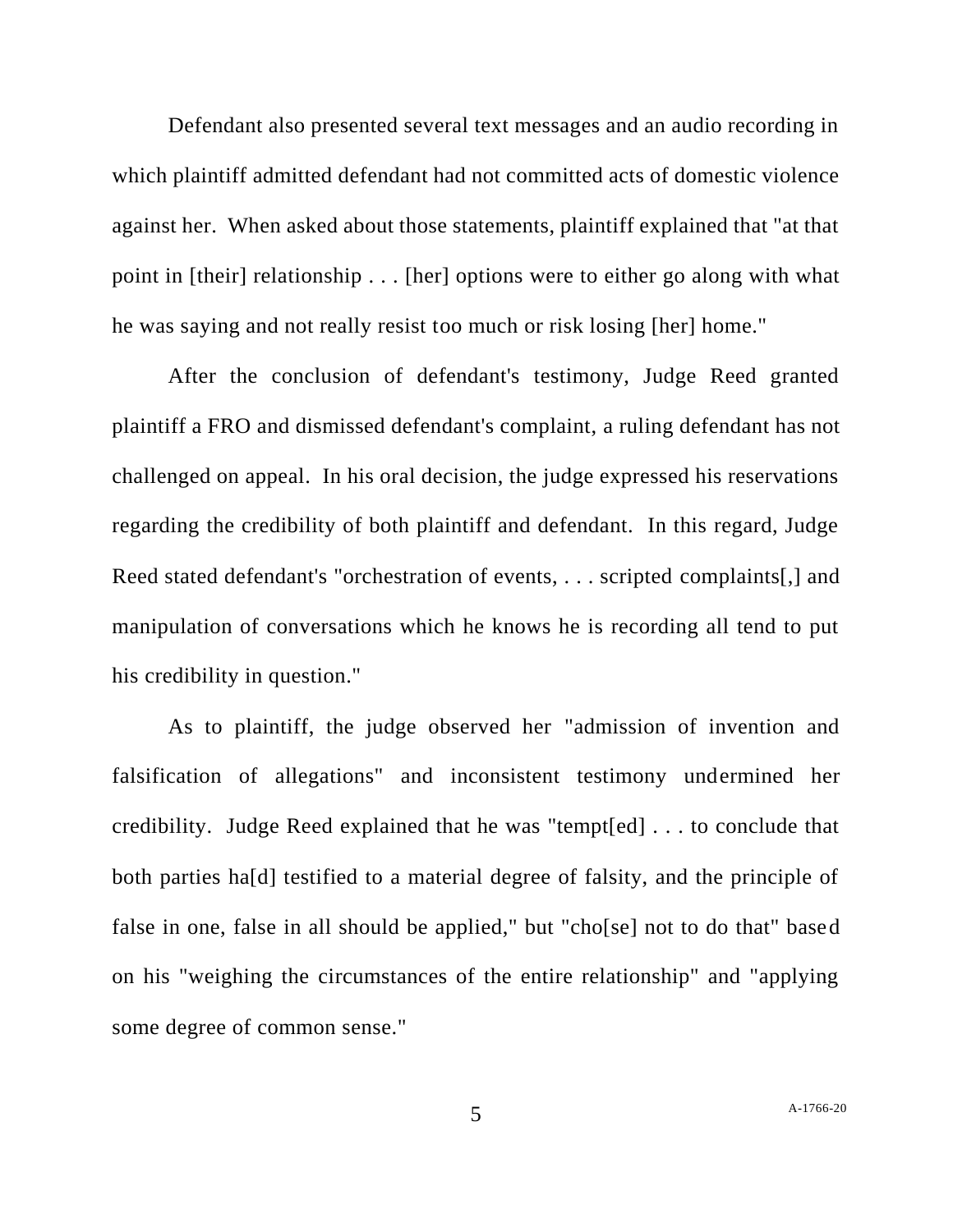Judge Reed then applied the two-part test detailed in Silver v. Silver, 387 N.J. Super. 112, 125-26 (App. Div. 2006).<sup>2</sup> As to the first prong, the judge concluded that "the corroborative evidence of [plaintiff's] version of the course of events is sufficient to meet her burden to establish assault and harassment as predicate acts under the [PDVA]." The court also concluded that plaintiff failed to establish defendant committed the other pled predicate acts of criminal coercion, false imprisonment, and contempt of a domestic violence order.

Judge Reed explained that plaintiff's photographs depicting her bruising, including "a significant black eye," were "frankly too much evidence and corroboration of [plaintiff's] version of events to be ignored or explained by" the possibility that the injuries might have been "suffered accidentally or inadvertently." The judge stated that it "does not make sense that those injuries were not the result of assaultive conduct as [plaintiff] ha[d] testified." Further, he determined that plaintiff had established a predicate act of harassment based on defendant's "threats to leave [plaintiff] abandoned on the side of the road and

<sup>&</sup>lt;sup>2</sup> Under  $\frac{\text{Silver}}{\text{Silver}}$ , the court must "first, ... determine whether the plaintiff has proven, by a preponderance of the credible evidence, that one or more of the predicate acts set forth in N.J.S.A. 2C:25-19a has occurred." Silver, 387 N.J. Super. at 125. "The second inquiry . . . is whether the court should enter a restraining order that provides protection for the victim." Id. at 126.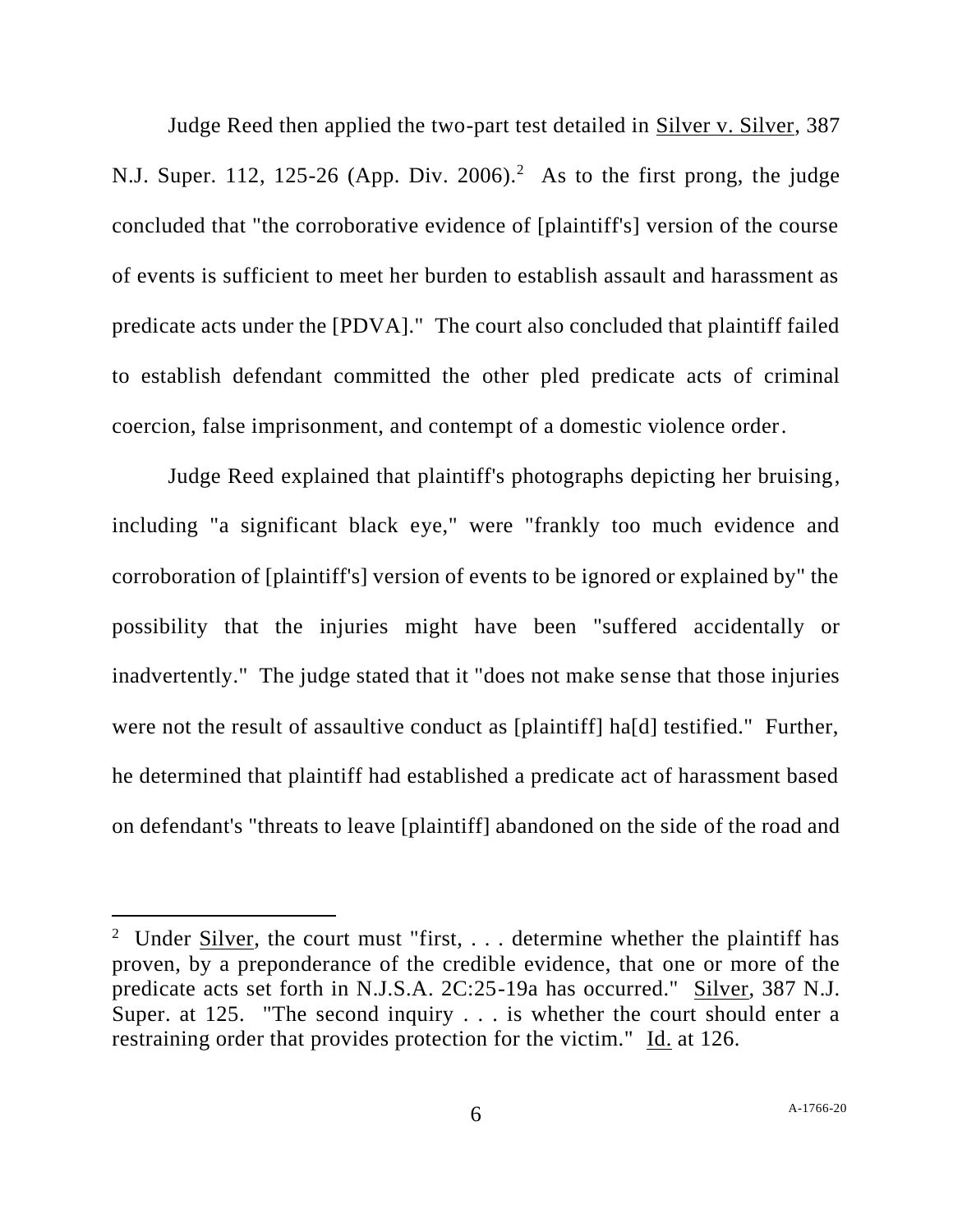the threat to file a [r]estraining [o]rder unless she wrote out a recantation," explaining that "when viewed through the lens of the actor," those threats were "intended to intimidate seriously."

Judge Reed also concluded plaintiff satisfied the second Silver prong. He explained that there existed a "clear necessity for restraints against future acts of domestic violence" based on defendant's history of assaultive behavior.

Judge Reed next determined that defendant would be barred from the farmhouse. He explained that he was "hesitan[t]" to "displace [defendant] from a residence which he ha[d] occupied for some significant period of time," but reasoned "it is not this court which displaces [defendant], but rather his conduct," and "[t]o permit him back to the premises . . . would require the de facto removal of [plaintiff]." Judge Reed stated that he was "without the power to accomplish that anomalous result," explaining that it would require "removing the victim of the domestic violence for reasons outside the court's consideration of the matter before it." After amending the FRO to correct a clerical error, this appeal followed.

## II.

Defendant argues first that Judge Reed's conclusion that plaintiff had established each Silver prong was not supported by substantial credible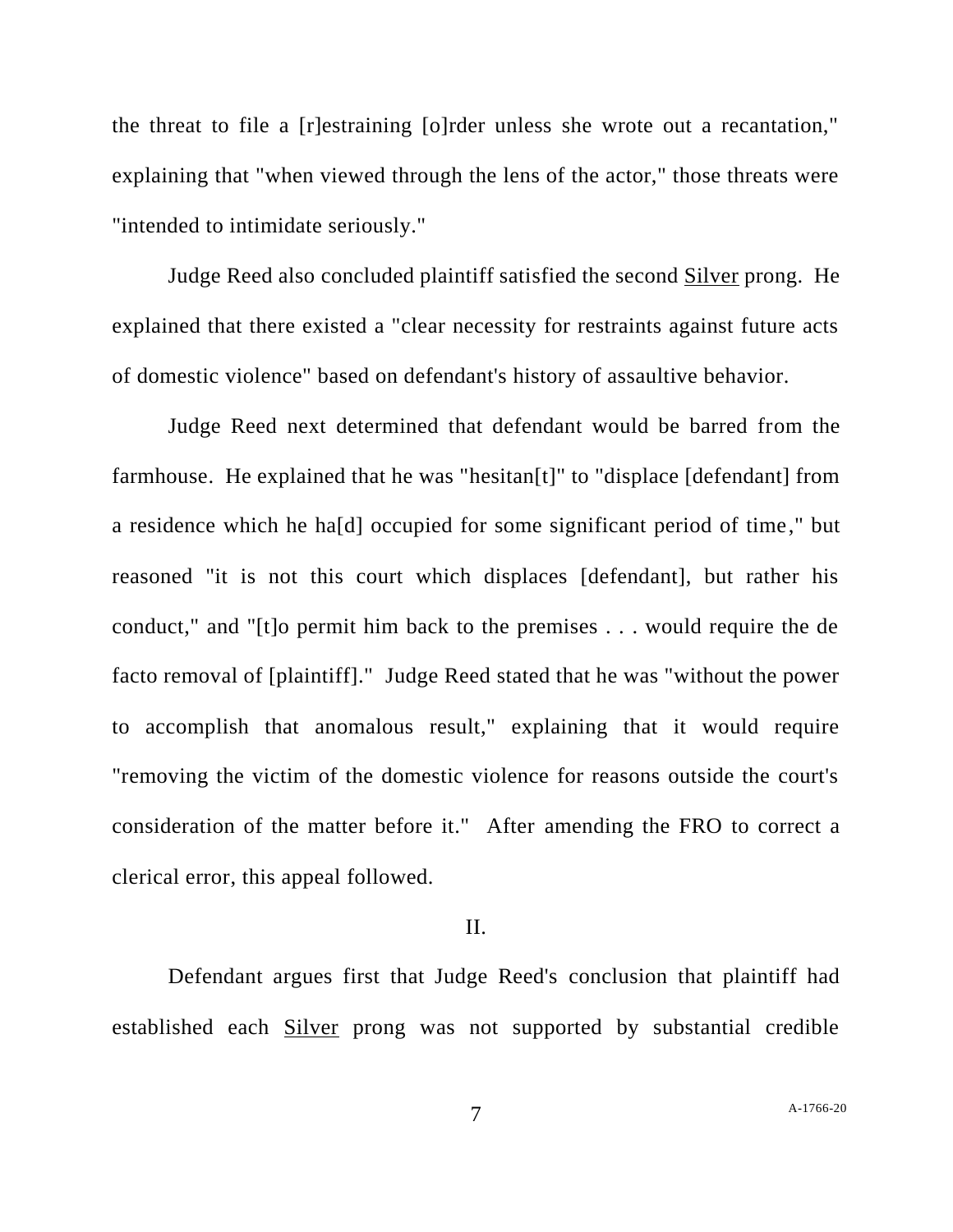evidence. He claims that in light of the judge's finding that plaintiff "had been untruthful and had fabricated . . . allegations against [him]," it was erroneous to conclude that he "had intentionally caused the bruises on [plaintiff] or that she [was] in danger of 'further abuse.'" Defendant asserts further that "[i]t was not incumbent on [him] to prove a different cause of [plaintiff's] bruises," and that "[t]here is no evidence in the record that [he] ever intentionally hit or injured [plaintiff]." We find these arguments unpersuasive.

As an initial matter, we note that defendant failed to include any of plaintiff's exhibits in his appendix, explaining in a footnote that "[plaintiff] did not present [her] exhibits . . . for marking at trial, so [defendant] has not included them in the [d]efendant's [a]ppendix."

Our Rules provide that "[t]he record on appeal shall consist of all papers on file in the court . . . below," and "shall contain . . . such . . . parts of the record . . . as are essential to the proper consideration of the issues, including such parts as the appellant should reasonably assume will be relied upon by the respondent in meeting the issues raised."  $R_2$ . 2:5-4;  $R_1$ . 2:6-1. Here, defendant was obligated to provide plaintiff's trial exhibits in his appendix because they were in the trial record and because Judge Reed relied specifically on those exhibits in deciding to issue the FRO.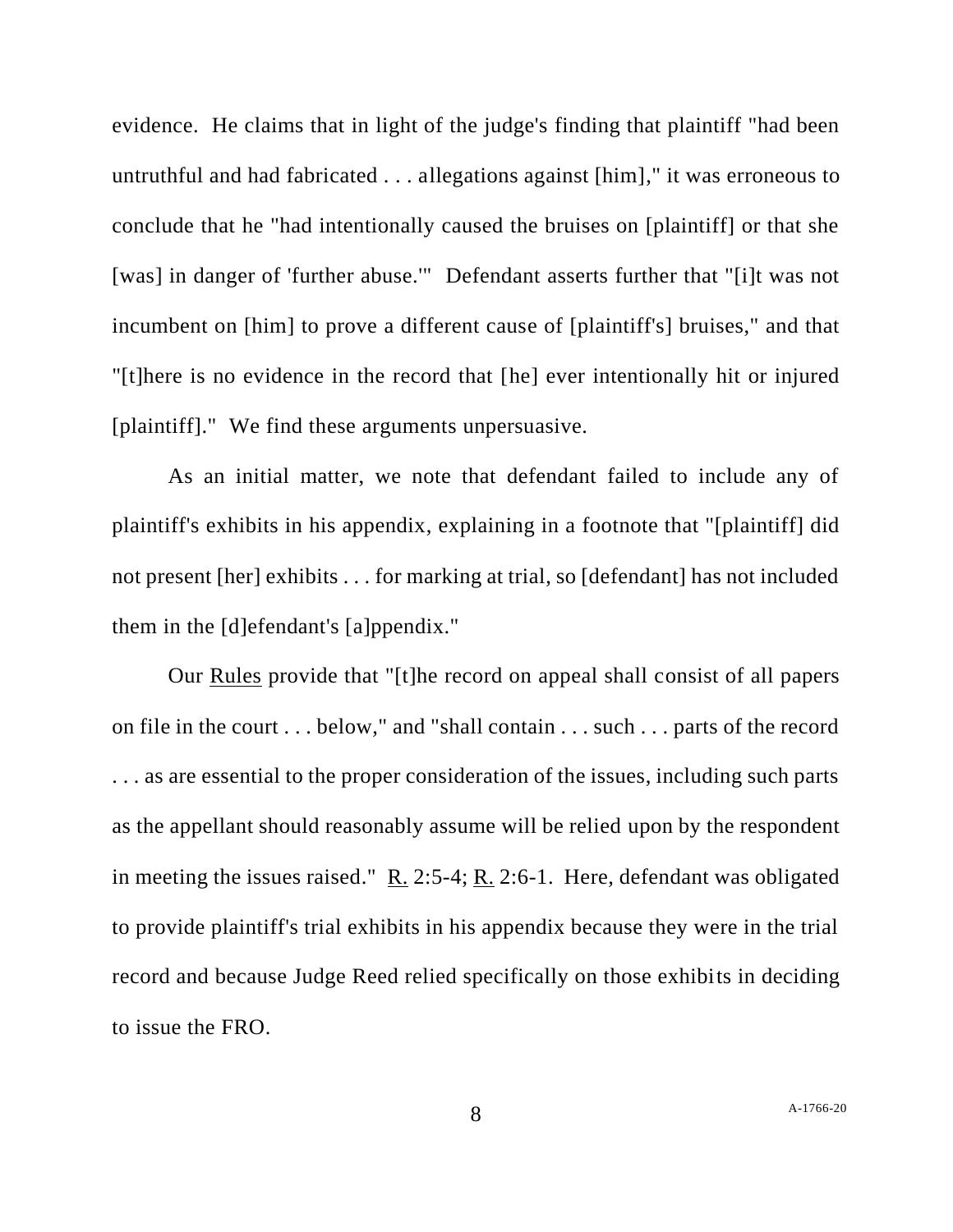Considering this significant procedural deficiency, we could decline to consider defendant's arguments. See Cmty. Hosp. Grp., Inc. v. Blume Goldfaden Berkowitz Donnelly Fried & Forte, P.C., 381 N.J. Super. 119 (App. Div. 2005) ("[W]e [are not] obliged to attempt review of an issue when the relevant portions of the record are not included."). In the interests of a thorough and complete appellate review of the issues before us, we have nevertheless decided to address defendant's arguments on the merits.

Our scope of review with respect to a court's factual findings supporting the entry of a FRO is limited. Cesare v. Cesare, 154 N.J. 394, 411 (1998). We accord substantial deference to family judges' findings of fact because of their special expertise in family matters. Id. at 413. That deference is particularly strong when the evidence is largely testimonial and rests on a judge's credibility findings. Gnall v. Gnall, 222 N.J. 414, 428 (2015). We will "not disturb the 'factual findings and legal conclusions of the trial judge unless [we are] convinced that they are so manifestly unsupported by or inconsistent with the competent, relevant and reasonably credible evidence as to offend the interests of justice.'" Cesare, 154 N.J. at 412 (quoting Rova Farms Resort, Inc. v. Invs. Ins. Co., 65 N.J. 474, 484 (1974)).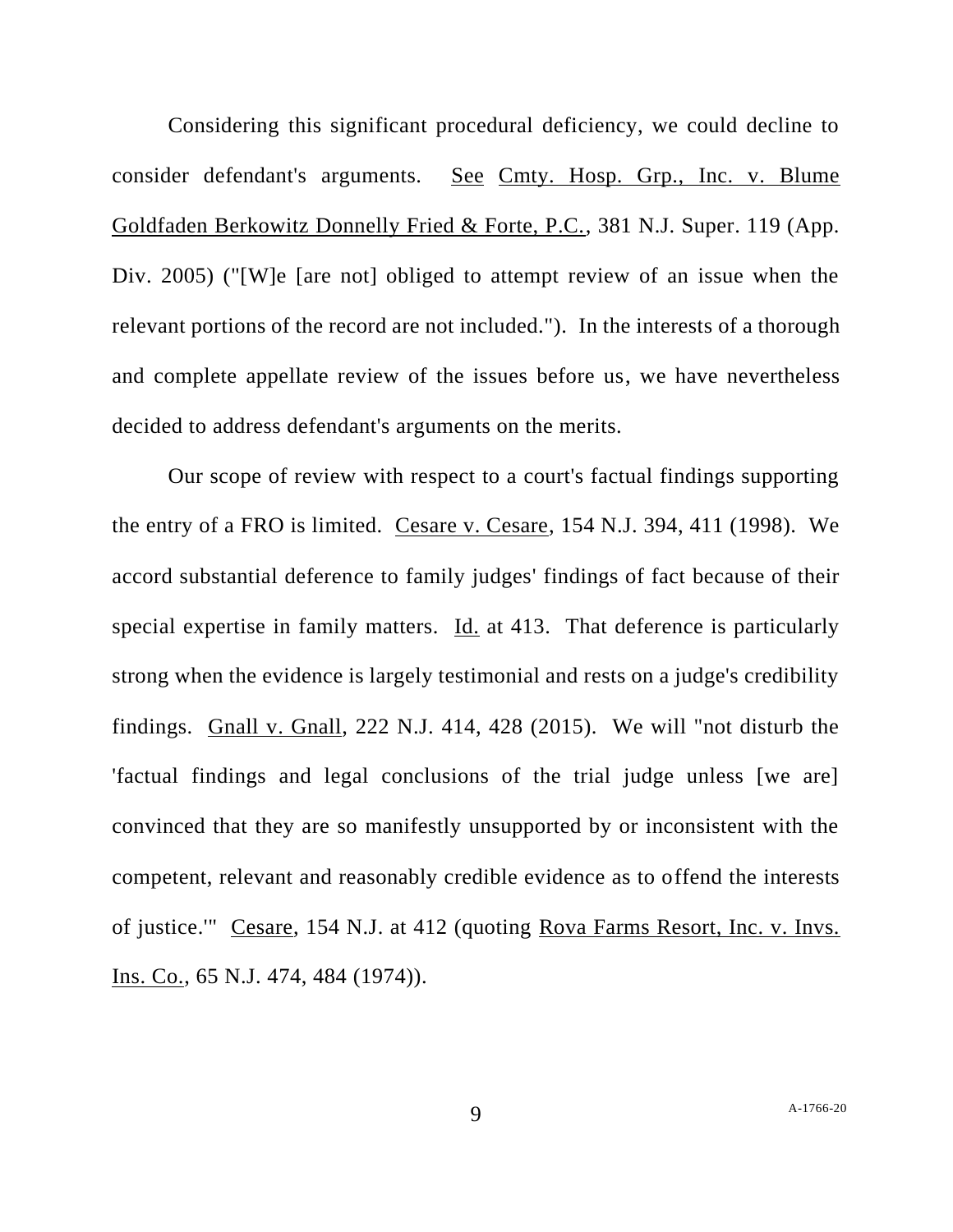A person commits harassment "if, with purpose to harass another," he or she: (a) "[m]akes, or causes to be made, one or more communications anonymously or at extremely inconvenient hours, or in offensively coarse language, or any other manner likely to cause annoyance or alarm;" (b) "[s]ubjects another to striking, kicking, shoving, or other offensive touching, or threatens to do so;" or (c) "[e]ngages in any other course of alarming conduct or of repeatedly committed acts with purpose to alarm or seriously annoy such other person." N.J.S.A. 2C:33-4(a) to (c). An individual commits assault "if the person: (1) [a]ttempts to cause or purposely, knowingly or recklessly causes bodily injury to another; or (2) [n]egligently causes bodily injury to another with a deadly weapon; or (3) [a]ttempts by physical menace to put another in fear of imminent serious bodily injury." N.J.S.A. 2C:12-1(a)(1) to (3).

Reviewing the record through the prism of these legal principles, including the two-part Silver test, we are satisfied that Judge Reed's issuance of the FRO was supported by substantial credible evidence in the record. The judge's credibility findings — in which he accepted portions of plaintiff's version of events over defendant's competing testimony — were comprehensive and detailed and are entitled to our deference. See Gnall, 222 N.J. at 428.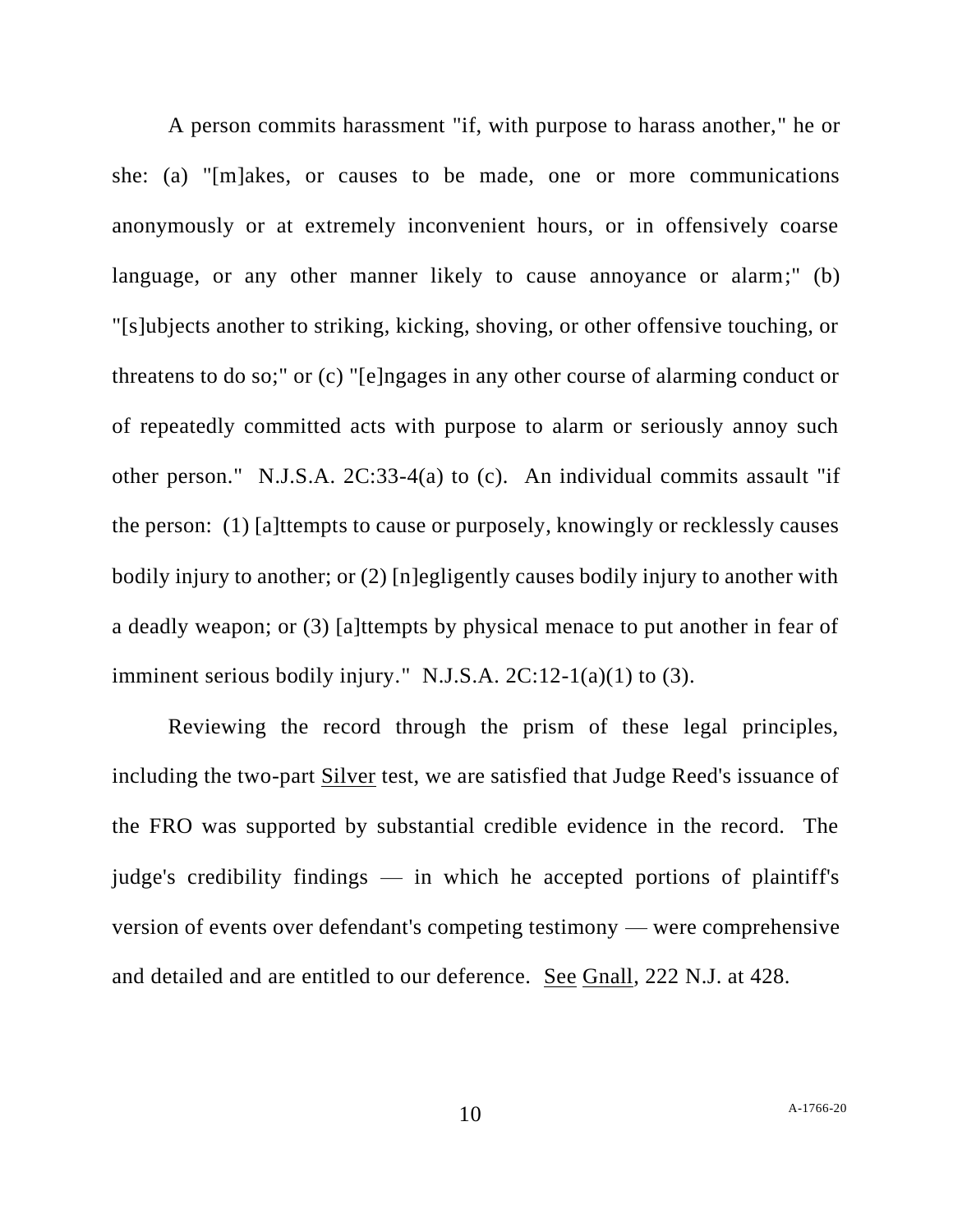As Judge Reed explained, plaintiff's photographs depicting her injuries, paired with her testimony explaining how defendant caused those injuries, supported the predicate act of assault, and her testimony regarding defendant's threats to abandon her and obtain a restraining order against her supported the predicate act of harassment. Plaintiff's testimony also supported the judge's finding that defendant engaged in prior acts of domestic violence and there was a need to protect plaintiff.

Defendant's arguments to the contrary are unavailing. First, simply because Judge Reed found aspects of plaintiff's testimony not credible did not preclude him from crediting other portions. Indeed, it is within a judge's discretion to accept parts of a witness's testimony, while rejecting others. E&H Steel v. PSEG Fossil, LLC, 455 N.J. Super. 12, 29 (App. Div. 2018); see also McDevitt v. Bill Good Builders, Inc., 175 N.J. 519, 531 (2003) (discussing the factfinder's responsibility "to ascribe the weight to be given to th[e] evidence").

Second, contrary to defendant's arguments, Judge Reed did not find that defendant "intentionally hit or injured plaintiff," nor was such a finding necessary to support his decision, as assault requires only that the actor "recklessly cause[d] bodily injury to another." N.J.S.A. 2C:12-1(a)(1). Further, even if Judge Reed's finding that defendant assaulted plaintiff was in any way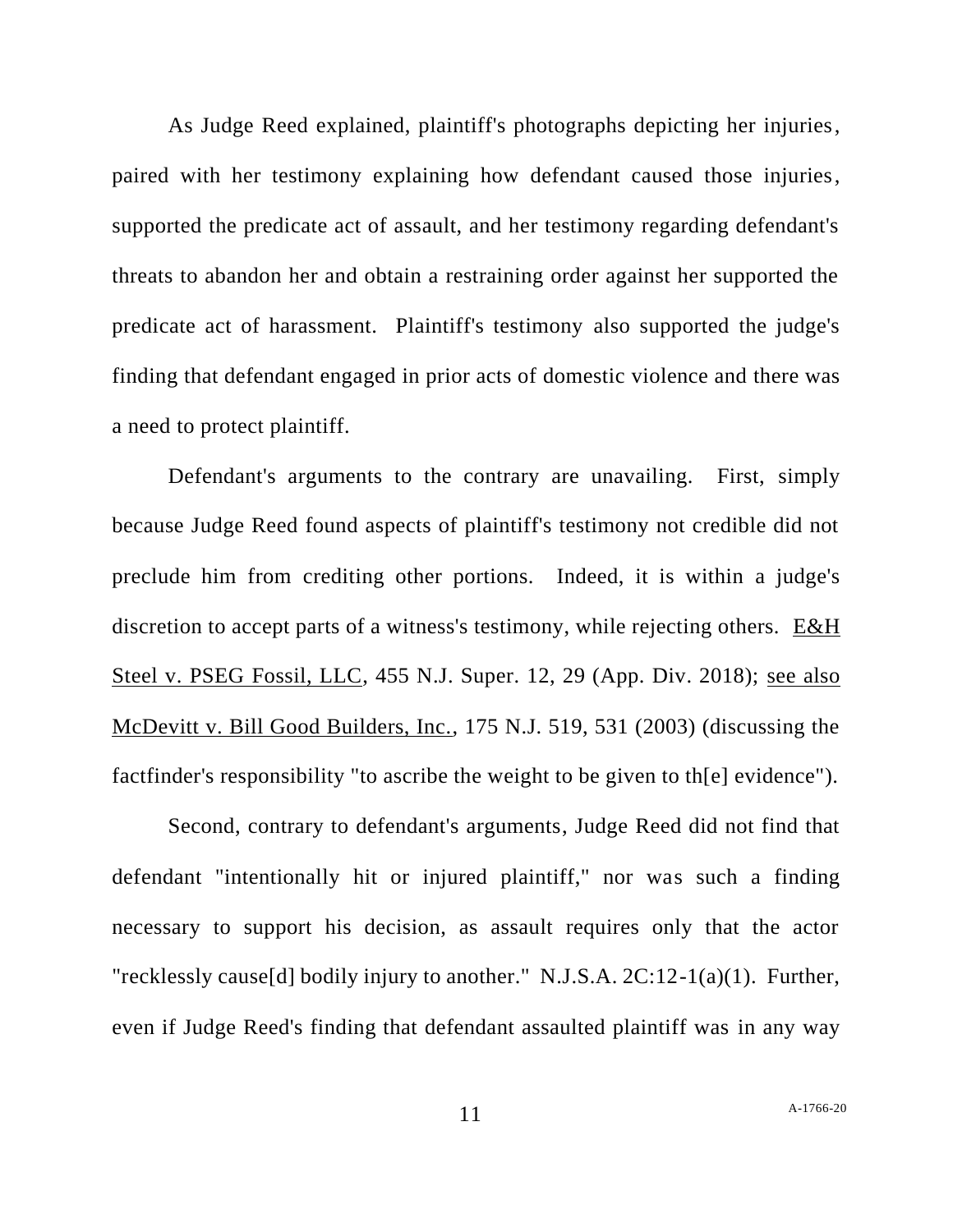factually or legally unsupportable (and we conclude it was not), such a determination would have no effect on his finding that defendant committed the predicate act of harassment, as that determination is amply supported by the record.

## III.

In his second point, defendant argues Judge Reed committed error by prohibiting him from the parties' shared residence. He claims that by excluding him from the property, Judge Reed "effectively extinguished [defendant's] leasehold interest in violation of [N.J.S.A.] 2C:25-29(b)." Defendant also asserts that because plaintiff was his subtenant, her "rights as a subtenant [were] completely derived from [his] rights as a tenant . . . and termination of [his] leasehold interest necessarily destroys [plaintiff's] sublease interest." Finally, defendant claims Judge Reed's decision to exclude him from the residence was an abuse of discretion "given [plaintiff's] documented wrongdoing[,] . . . the existing civil restraint agreement[,] . . . and . . . the parties' prior relationship history." We disagree.

"Upon a finding of domestic violence, the PDVA makes available expansive remedies 'designed for the protection and safety of the victim.'" J.D. v. M.A.D., 429 N.J. Super. 34, 45 (App. Div. 2012) (quoting Finamore v.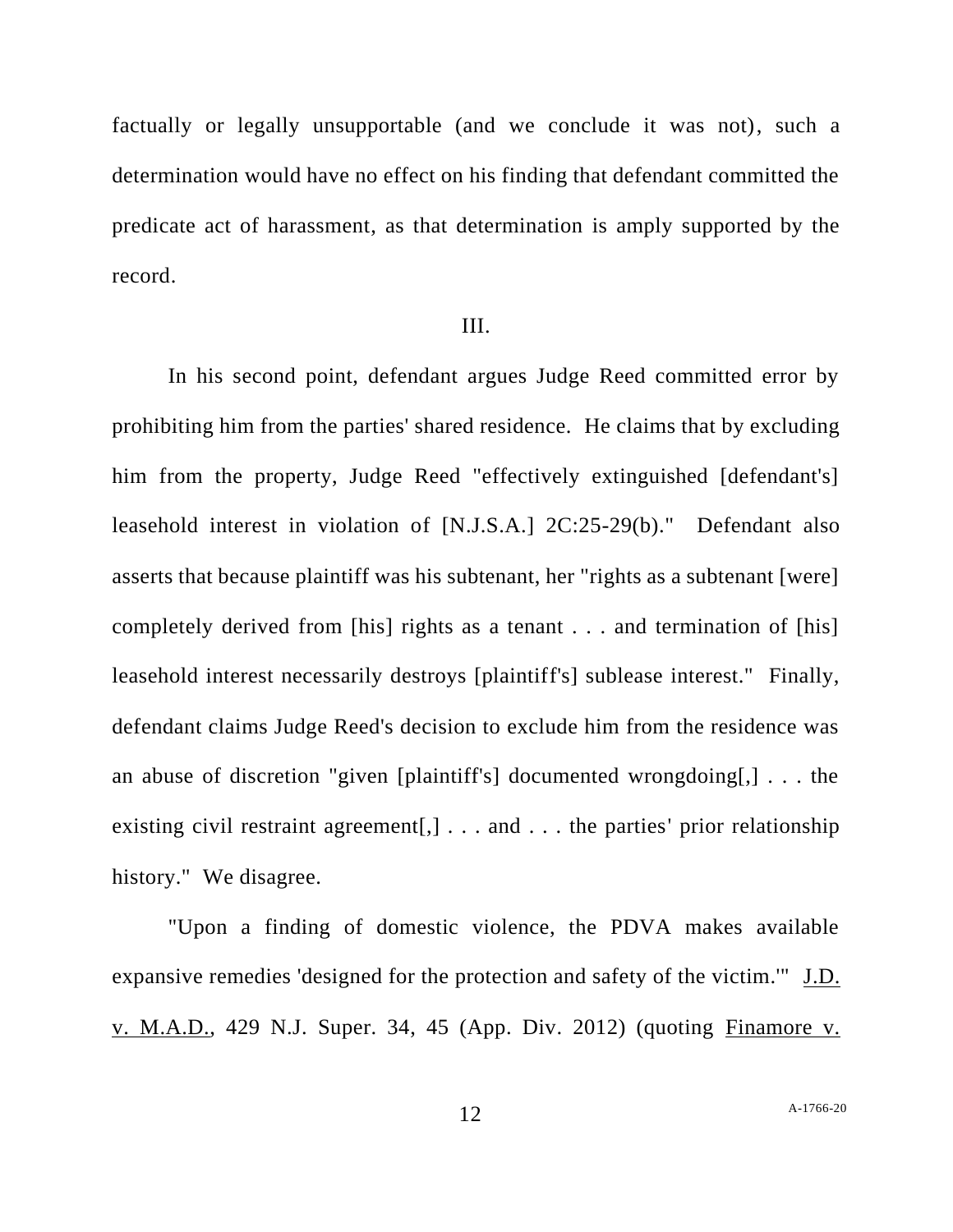Aronson, 382 N.J. Super. 514, 519 (App. Div. 2006)). "The broad range of relief available to a trial court is designed to effectuate the remedial nature of the Act, which is to be liberally construed to achieve its salutary purposes." Ibid. (quoting Finamore, 382 N.J. Super. at 519-20). The PDVA explicitly authorizes several forms of relief, including:

> An order granting exclusive possession to the plaintiff of the residence or household regardless of whether the residence or household is jointly or solely owned by the parties or jointly or solely leased by the parties. This order shall not in any manner affect title or interest to any real property held by either party or both jointly.

[N.J.S.A. 2C:25-29(b)(2).]

Here, Judge Reed did not abuse his discretion in ordering that defendant be excluded from the parties' shared residence, as such an order is clearly and unambiguously authorized by N.J.S.A. 2C:25-29(b)(2). Defendant's arguments to the contrary are without merit.

First, the FRO did not extinguish defendant's interest in the property as it did not affect the legal status of his lease agreement. Indeed, nothing would prevent defendant from regaining possession of the residence should plaintiff vacate the farmhouse, or assigning his interest to a third party.

Second, to the extent defendant argues Judge Reed erred by refusing to enforce the terms of the parties' "agreement to enter civil restraints," we